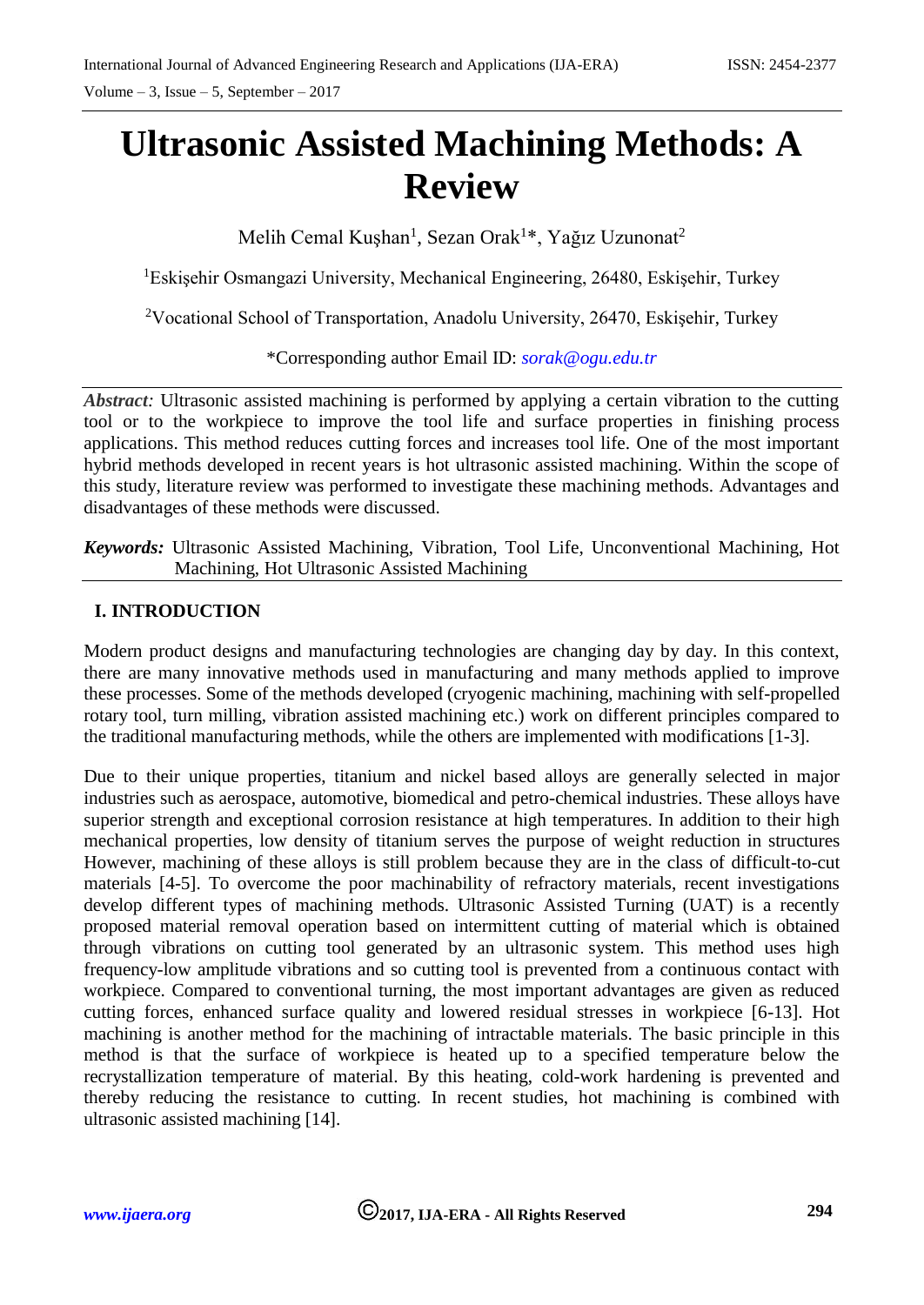There are several studies using these machining methods to investigate chatter vibrations. Chatter vibrations are directly related to surface roughness of workpiece since they are formed with a selfexcited mechanism between tool and workpiece. A wavy surface profile is formed on workpiece due to both previous cycle and structural vibrations in turning. [15]. Chatter stability limits represent the axial cutting depths where the chatter vibrations are not observed until these limits during machining and therefore, the determination of chatter stability limits is very crucial to achieve chatter-free operations. In order to predict stable cutting depths and optimize machining conditions, there are several experimental-numerical studies in literature [16-24]. By using different machining methods (ultrasonic assisted machining, hot machining, hot ultrasonic assisted machining etc.), chatter vibrations can be prevented easily [25-26].

In this study, a literature review was conducted for ultrasonic assisted machining methods. Advantages and disadvantages of these methods were discussed.

#### **II.MACHINING METHODS**

#### *A.* Ultrasonic Assisted Machining

Ultrasonic assisted machining is performed by applying a certain vibration to the cutting tool or to the workpiece. This method is beneficial for machining equipment which means that significant life extension for cutting tools is attained by reducing tool wear [27-29]. The steps of this process are given in Figure 1. There are four stages:1-Approach, 2-Contact, 3- Immersion, 4-Back off.



Figure 1. The stages of ultrasonic assisted machining process [2]. An ultrasonic assisted machining set up with components is given in Figure 2.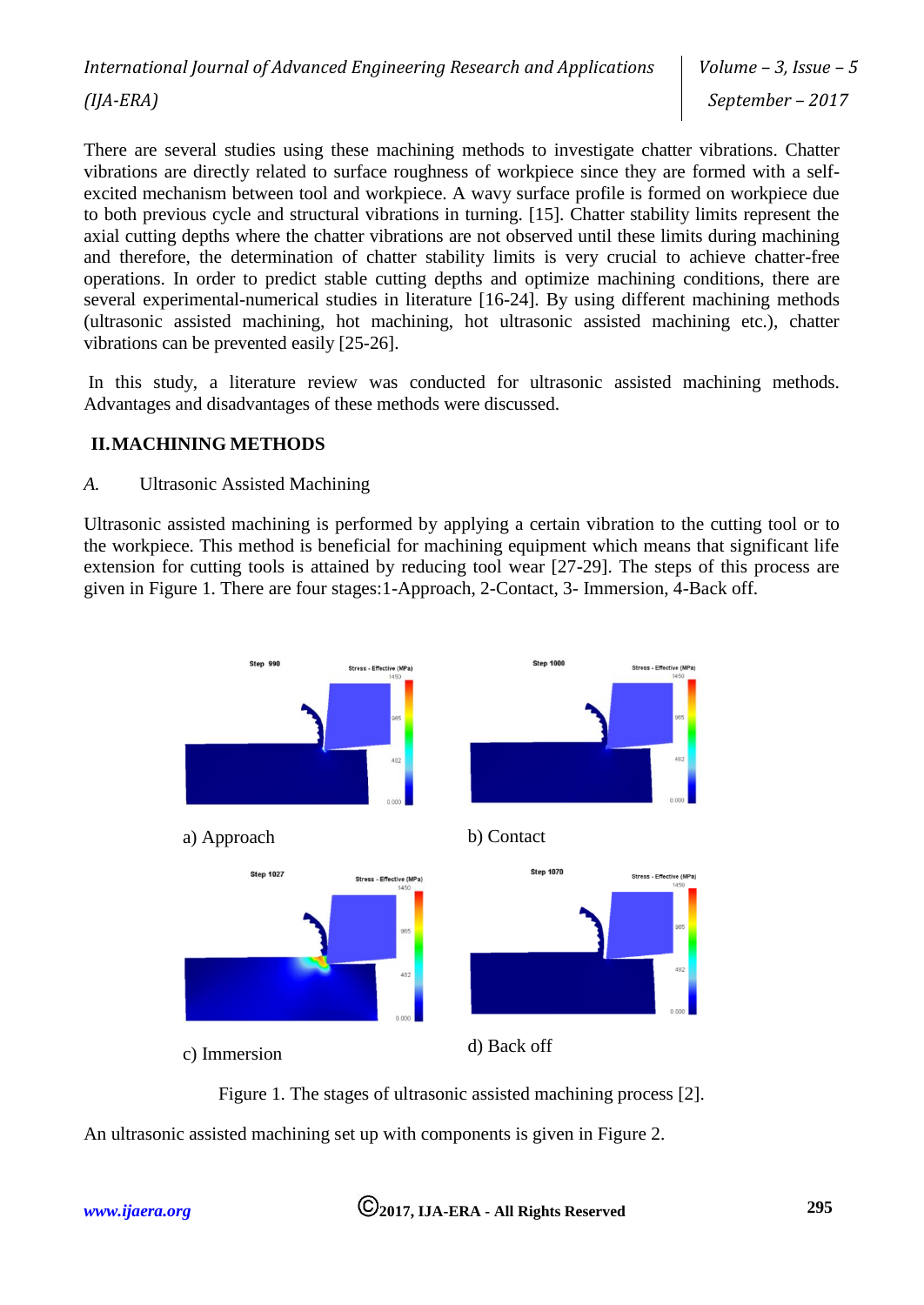

Figure 2.Ultrasonic assisted machining set-up

In order to study the mechanics of this novel cutting technology, different studies have been carried out. In terms of surface quality, Shamoto et al. [30-31] developed a model to estimate the surface roughness considering the size of vibration marks on the surface of workpiece. Some past studies investigated the relationship between the vibration characteristics of cutting tool and surface topography of workpiece by creating models simulating the vibrational cutting operations [32-33]. Guo et al. [34] proposed a model for simulation of surface characteristics in ultrasonic assisted machining considering chip thickness and elastic recovery of material. Some earlier studies [35-40] focused on the surface texture in vibrational cutting operations Zhang et al. [41-42] studied the cutting forces by developing an analytical model based on geometrical relationships in vibration cutting operation. Liu et al. [43] performed a parametric study for ultrasonic assisted machining of brittle materials where brittle fracture prevails the mechanism of material removal. Even though vibrational cutting method is proposed for hard materials, the method was used for machining of aluminum alloys in past studies [6], [35], [44], [45] and based on the results, vibration assisted cutting contributes to process improvement for aluminum alloys in terms of surface roughness and cutting forces. In addition to low hardness materials, Ding et al. [46] stated that ultrasonic method decreases cutting forces in the process and thereby eliminating lamellar brittle fracture and pit originating from carbon fibers fracture. Considering tool life, Patil et al. [27] and Nath et al. [47] stated that UAT method provides increase in tool life in addition to decreased surface roughness on the order of 30% to 40%. UAT produces beneficial results on the wear mechanism of cutting tools. Tool wear in particular, built-up edge (BUE) and flank wear is reduced in ultrasonic assisted machining compared to conventional method [48].

## *B.* Hot Ultrasonic Assisted Machining

Even though the advantages of hot machining are well-known, there are very limited numbers of studies combining hot machining and vibrational cutting operations in literature. Some researchers performed a study on this hybrid machining technique in 2011. This new method is called Hot Ultrasonic Assisted Turning (HUAT) and ensures many advantages [49-51, 54]. An experimental set up is given in Figure 3.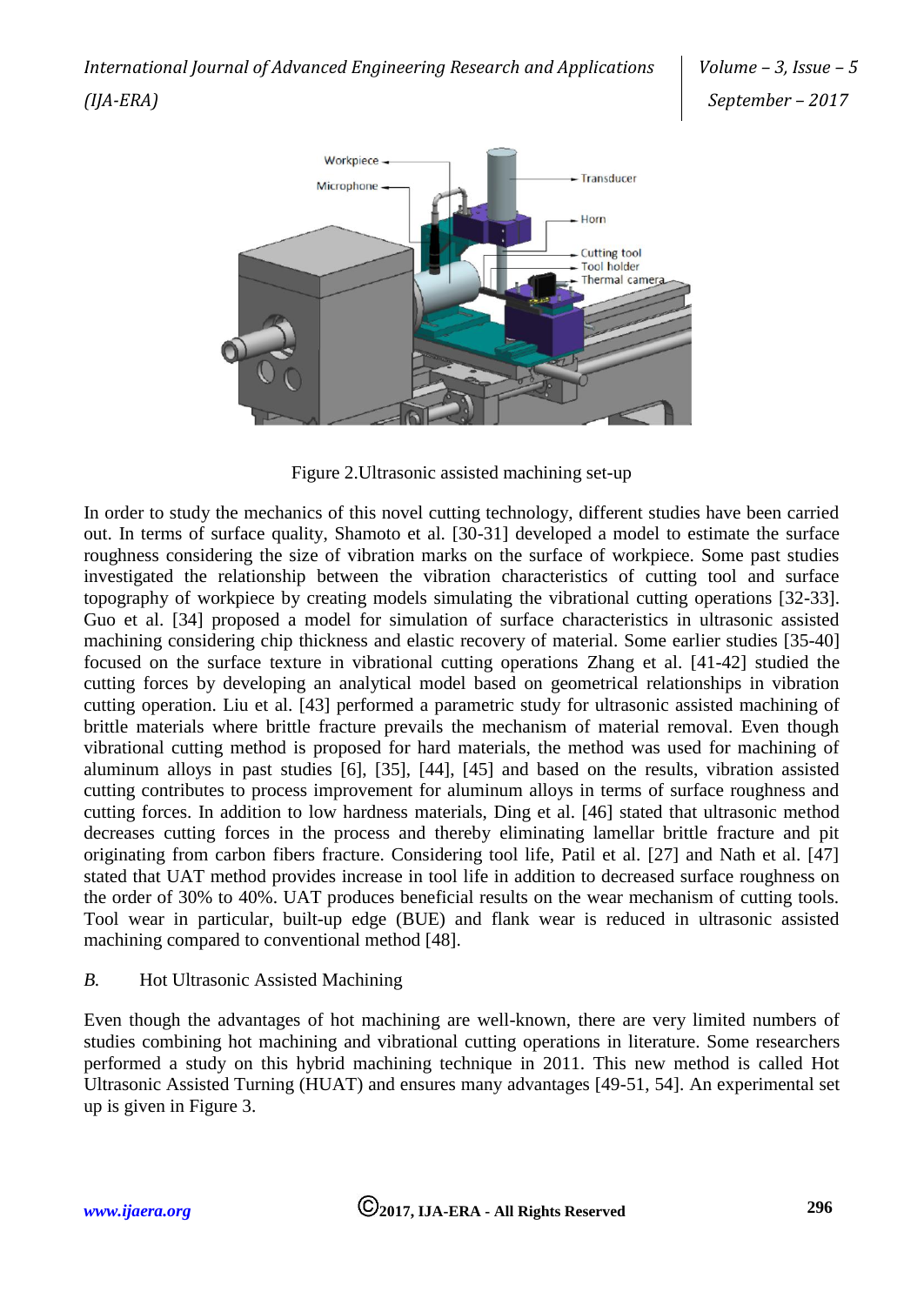Based on the small number of studies, cutting forces are decreased by the application of ultrasonic vibrations on cutting tools and a further reduction in cutting forces is realized as the operation turns into HUAT method by heating workpiece [49], [52]. Beside the reduction of cutting forces, HUAT decreases surface roughness of workpiece because of the softening of workpiece material which produces easier chip flow relative to tool surface [53].



Figure 3. Heat resistance furnace with ultrasonic assisted equipment.

## **III. ADVANTAGES/DISADVANTAGES OF THESE METHODS**

The benefits of the ultrasonic assisted machining can be summarized as follows:

1. Reduction of shear forces and stresses: The one-dimensional and two-dimensional vibration assisted machining changes chip geometry and the interaction between the workpiece and the tool changes to produce thinner and smaller chips. The reduction of cutting forces results in low stresses. Periodic intervals provide good cooling. The opposite tool-rubbing friction occurs.

2. Reduction of cutting temperatures: The formation of a gap due to the periodic movement of the tool-workpiece allows the heat to be distributed between the tool and the workpiece and creates a cooling effect. Particularly, in a two-dimensional elliptical vibration assisted machining process, the workpiece-tool contact area varies at different points and it reduces the temperature.

3. Increase of tool life: Reduction of cutting forces, stresses and periodic intervals makes it easy to machine so the tool life increases. The intermittent contact cools the cutting tool and reduces wear.

4. Increase of surface quality: Low cutting forces reduce the vibration amplitude of the workpiece. Low friction triggers low temperatures, cracks under the surface are reduced and non-continuous chip formation reduces surface roughness.

5. Machining of brittle materials in the ductile regime: The low cutting forces on the cutting tool reduce the depth of cut under the machined surface and prevent micro cracks from progressing. Therefore, it increases the ductile shear regime.

6. Prevention of chatter vibrations [54] .

7. Prevention of built-up edge chip formation: Reduction of instantaneous pressure-bending stresses and reduction of cutting force provide intermittent chip formation.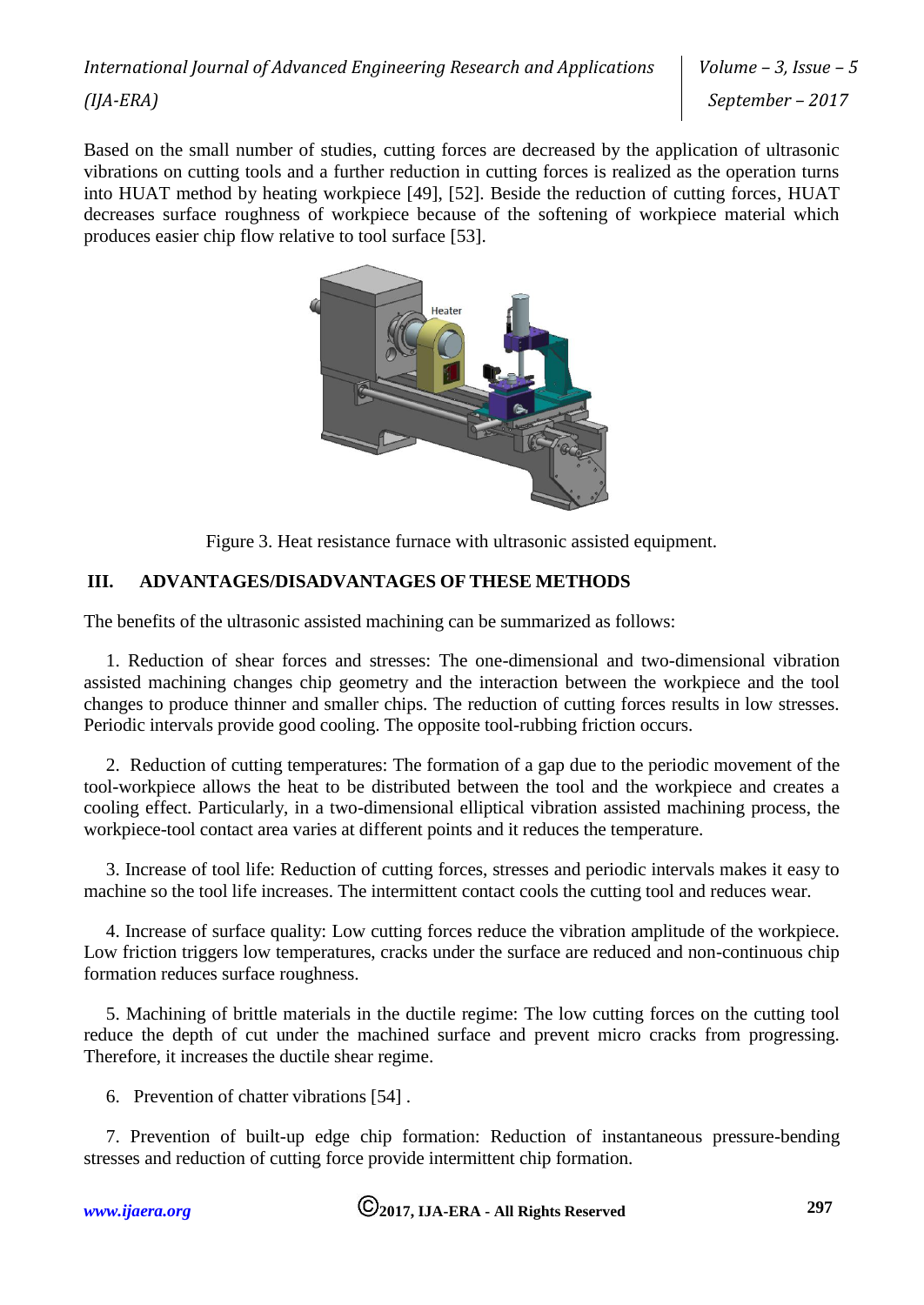One of the drawback of ultrasonic assisted machining is that this process is carried out at low cutting speeds (nearly below 80 m/min).The benefits of the hot ultrasonic assisted machining are nearly same with ultrasonic assisted machining except of some points given below:

1. Increasing cutting temperature causes decrease in tool life.

2. Continuous chip formation occurs.

3. Surface roundness is worse compared to ultrasonic assisted machining.

## **IV. CONCLUSIONS**

In this study, ultrasonic assisted machining techniques were explained. A literature review was conducted. According to literature survey, we obtained the following statements:

1. Considering the current piezoelectric capacity, this method loses its effect over certain (specified) cutting speeds.

2. This method reduces the average cutting forces.

3. It significantly increases the tool life.

4. It significantly reduces surface roughness and roundness. Also, this method reduces the amount of form errors such as planarity. Especially, it is important to make textured structures at micro size.

5. It allows to machine extremely brittle parts, such as optical applications with higher cutting depth values.

6. Chip morphology changes.

According to literature studies, a significant decrease in cutting forces is observed with hot machining and the tool life is also decreases. Hot ultrasonic assisted machining combines the advantages of these

**Conflict of interest:** The authors declare that they have no conflict of interest.

**Ethical statement:** The authors declare that they have followed ethical responsibilities.

#### **REFERENCES**

- [1] S.Gürgen, M.Alper Sofuoğlu, F.Hayati Çakır, S.Orak, M. Cemal Kuşhan, (2015) Multi Response Optimization of Turning Operation with Self-propelled Rotary Tool, Procedia - Social and Behavioral Sciences, 195, 2592-2600.
- [2] F. Hayati Çakır, S. Gürgen, M.Alper Sofuoğlu, O.Nuri Çelik, M.Cemal Kuşhan, (2015) Finite Element Modeling of Ultrasonic Assisted Turning of Ti6Al4V Alloy, Procedia - Social and Behavioral Sciences, 195, 2839-2848.
- [3] M. Alper Sofuoğlu, F. Çakır, S. Gürgen, M. Kuşhan, (2017) A new superalloy: ALLVAC 718 PLUSTM, International Conference on Science, Technology, Engineering and Management (ICSTEM) held in Jakarta, Indonesia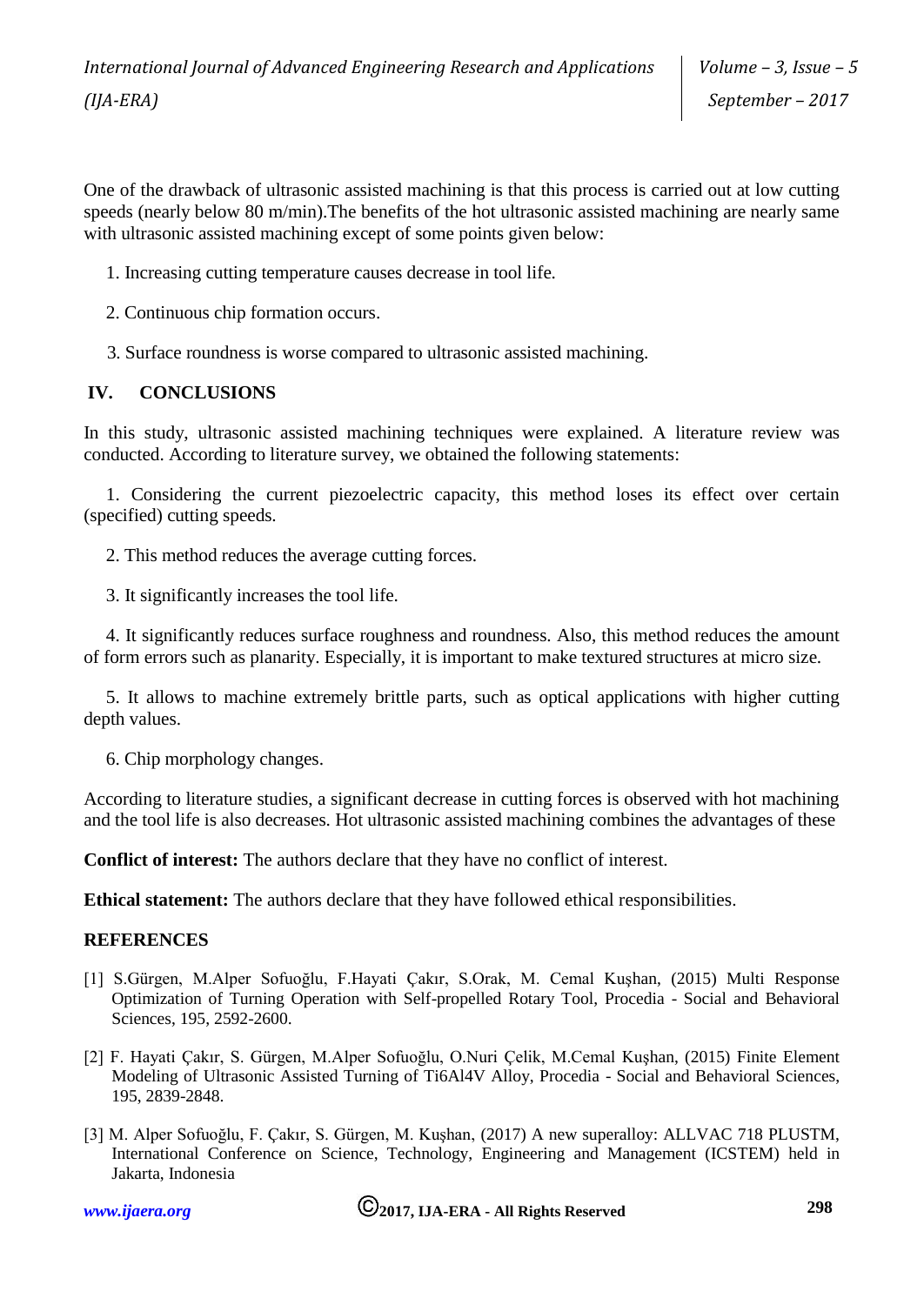- [4] S. A. Niknam, R. Khettabi, and V. Songmene, (2014) Machinability and Machining of Titanium Alloys: A Review, in Machining of Titanium Alloys, J. P. Davim, Ed. Berlin, Heidelberg: Springer Berlin Heidelberg, 1–30.
- [5] M. A. Sofuoğlu, F. H. Çakır, S. Gürgen, S. Orak, and M. C. Kuşhan, (2017) Numerical investigation of machining characteristics of Hastelloy-X, International Science and Technology Conference, Berlin, Germany
- [6] S. Amini and R. Teimouri, (2016) Parametric study and multicharacteristic optimization of rotary turning process assisted by longitudinal ultrasonic vibration, Proc. Inst. Mech. Eng. Part E J. Process Mech. Eng.,1-14.
- [7] V . Babitsky, A. Kalashnikov, A. Meadows, and A. A. H. Wijesundara, (2003) Ultrasonically assisted turning of aviation materials, J. Mater. Process. Technol., 132, 157–167.
- [8] V. Babitsky, A. Mitrofanov, and V. Silberschmidt, (2004) Ultrasonically assisted turning of aviation materials: simulations and experimental study, Ultrasonics, 42, 81–86.
- [9] F. Jiao, Y. Niu, and X. Liu, (2015) Effect of ultrasonic vibration on surface white layer in ultrasonic aided turning of hardened GCr15 bearing steel, Mater. Res. Innov., 9,S8-938-S8-942.
- [10] A. V. Mitrofanov, V. I. Babitsky, and V. V. Silberschmidt, (2003) Finite element simulations of ultrasonically assisted turning, Comput. Mater. Sci., 28, 645–653.
- [11] C. Nath and M. Rahman, (2008) Effect of machining parameters in ultrasonic vibration cutting, Int. J. Mach. Tools Manuf. 48, 965–974.
- [12] P. Zou, Y. Xu, Y. He, M. Chen, and H. Wu, (2015) Experimental Investigation of Ultrasonic Vibration Assisted Turning of 304 Austenitic Stainless Steel, Shock Vib., 2015,1–19.
- [13] M. Alper Sofuoğlu, (2016) Ultrasonik yardımlı işleme teknikleri, 1st International Mediterranean Science and Engineering Congress (IMSEC 2016) Çukurova University, Congress Center, Adana / Turkey Pages: 3557-3565.
- [14]L. Özler, A. İnan, and C. Özel, (2001) Theoretical and experimental determination of tool life in hot machining of austenitic manganese steel, Int. J. Mach. Tools Manuf., 41, 163–172.
- [15] J. P. Davim, (2010) Surface integrity in machining. London: Springer.
- [16] M.Alper Sofuoğlu, S.Orak, (2016) Prediction of stable cutting depths in turning operation using soft computing methods, Applied Soft Computing, 38, 907-921.
- [17] M.Alper Sofuoğlu, S.Orak, (2015), A hybrid decision making approach to prevent chatter vibrations, Applied Soft Computing, 37, 180-195.
- [18] M. Alper Sofuoğlu, F. Hayati Çakır, S.Gürgen, S. Orak, M.Cemal Kuşhan, O. Nuri Çelik, (2015) An optimization approach to prevent chatter vibration, 27th The IIER International conference, St. Petersburg.
- [19]. M.Alper Sofuoğlu, S. Orak, A. Arapoğlu, (2016) Experimental investigation of chatter vibration prevention methods in turning operations, Conference on advances in mechanical engineering (ICAME) İstanbul.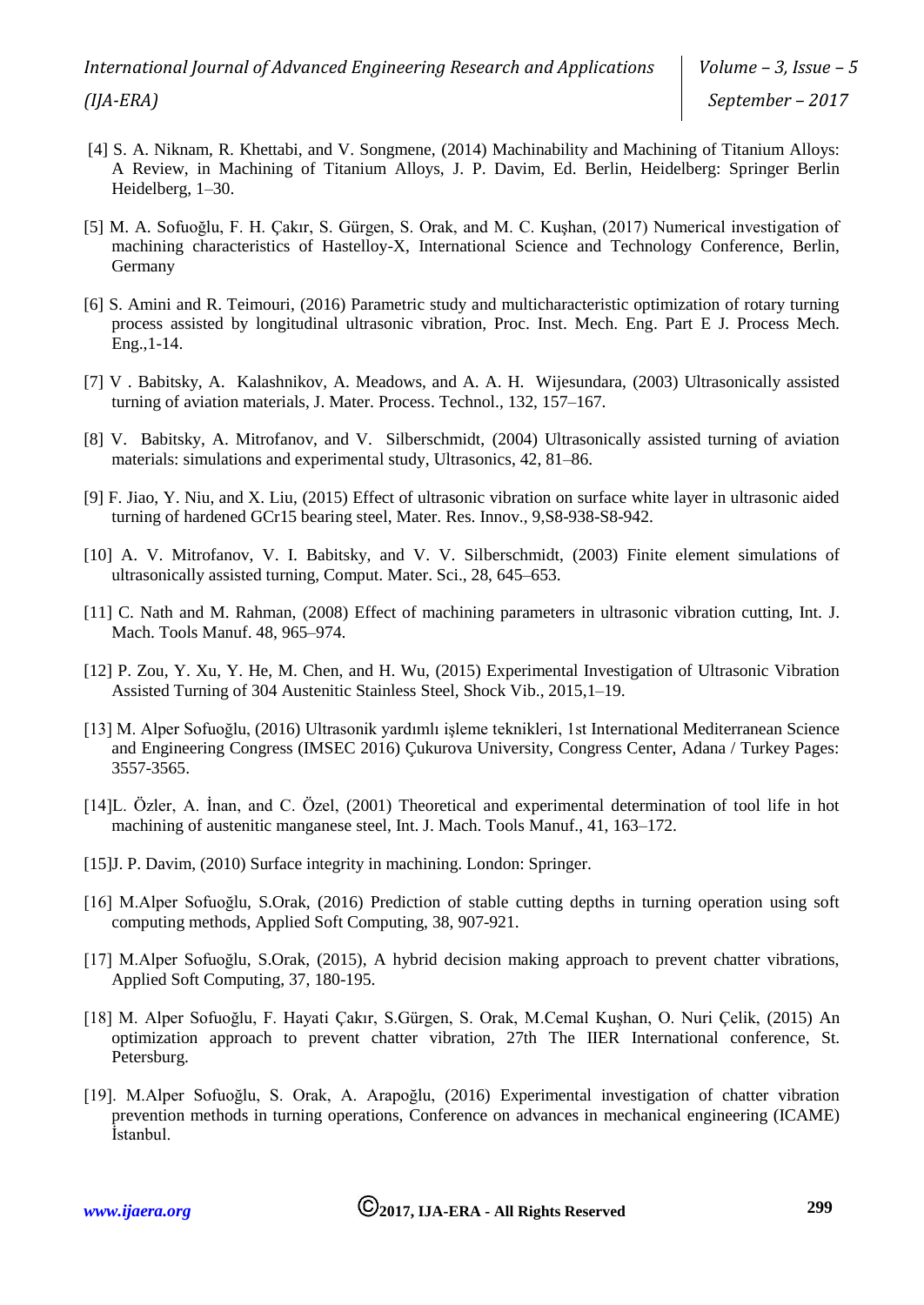# *International Journal of Advanced Engineering Research and Applications (IJA-ERA)*

*Volume – 3, Issue – 5 September – 2017*

- [20] E.Budak and E.Ozlu, (2007) Analytical modelling of chatter stability in turning and boring operations: a multi-dimensional approach, CIRPAnnals—Manufacturing Technology 56, 401–404.
- [21] Z.Dombovari, D.A.W.Barton, R.Eddie Wilson, G.Stepan, (2011), On the global dynamics of chatter in the orthogonal cutting model, International Journal of Non-Linear Mechanics 46, 330–338.
- [22] S. Orak, R. Aykut Araroğlu, M.Alper Sofuoğlu, (2017) Development of an Ann based decision making method for determining optimum parameters in turning operations, Soft Computing, (Article in press)
- [23] M. Alper Sofuoğlu, S. Orak, (2017) A Novel Hybrid Multi Criteria Decision Making Model: Application to Turning Operations,IJISAE (Article in press).
- [24] R. Aykut Arapoğlu, M. Alper Sofuoğlu, Sezan Orak, (2017) An ANN-Based Method to Predict Surface Roughness in Turning Operations", Arabian Journal for Science and Engineering, 42,1929-1940.
- [25] Mohammad S. Hajmohammadi, and Mohammad R. Movahhedy, (2012) Investigation of Thermal Effects on Machining Chatter Using FEM Simulation of Chip Formation. Procedia CIRP 1,50–55.
- [26] S. M. K., Tabatabaei, S. Behbahani, and S. M. Mirian, (2013) Analysis of Ultrasonic Assisted Machining (UAM) on Regenerative Chatter in Turning. Journal of Materials Processing Technology 213 (3):418–25.
- [27] S. Patil, S. Joshi, A. Tewari, and S. S. Joshi, (2014) Modelling and simulation of effect of ultrasonic vibrations on machining of Ti6Al4V, Ultrasonics, 54, 694–705.
- [28] V. S. Sharma, M. Dogra, and N. M. Suri, (2008) Advances in the turning process for productivity mprovement – a review, Proc. Inst. Mech. Eng. Part B J. Eng. Manuf., 222, 1417– 1442.
- [29] D. E. Brehl and T. A. Dow, (2008) Review of vibration-assisted machining, Precis. Eng., 32, 153–172.
- [30]E. Shamoto, N. Suzuki, and R. Hino, (2008) Analysis of 3D elliptical vibration cutting with thin shear plane model," CIRP Ann. - Manuf. Technol., 57, 57–60.
- [31]E. Shamoto and T. Moriwaki, Study on Elliptical Vibration Cutting, (1994) CIRP Ann. Manuf. Technol., 43, 35–38.
- [32]C. F. Cheung and W. B. Lee, (2000) Modelling and simulation of surface topography in ultra-precision diamond turning,Proc. Inst. Mech. Eng. Part B J. Eng. Manuf., 214, 463–480.
- [33]D.-S. Kim, I.-C. Chang, and S.-W. Kim, (2002) Microscopic topographical analysis of tool vibration effects on diamond turned optical surfaces, Precis. Eng., 26, 168–174.
- [34]P. Guo and K. F. Ehmann, (2013) An analysis of the surface generation mechanics of the elliptical vibration texturing process, Int. J. Mach. Tools Manuf., 64, 85–95.
- [35]S. A. Sajjady, H. Nouri Hossein Abadi, S. Amini, and R. Nosouhi, (2016) Analytical and experimental study of topography of surface texture in ultrasonic vibration assisted turning, Mater. Des., 93, 311–323.
- [36]C. Zhang, K. Ehmann, and Y. Li, (2015) Analysis of cutting forces in the ultrasonic elliptical vibration assisted micro-groove turning process, Int. J. Adv. Manuf. Technol., 78, 139–152.
- [37]P. Guo and K. F. Ehmann, (2013) Development of a tertiary motion generator for elliptical vibration texturing, Precis. Eng.,37, 364–371.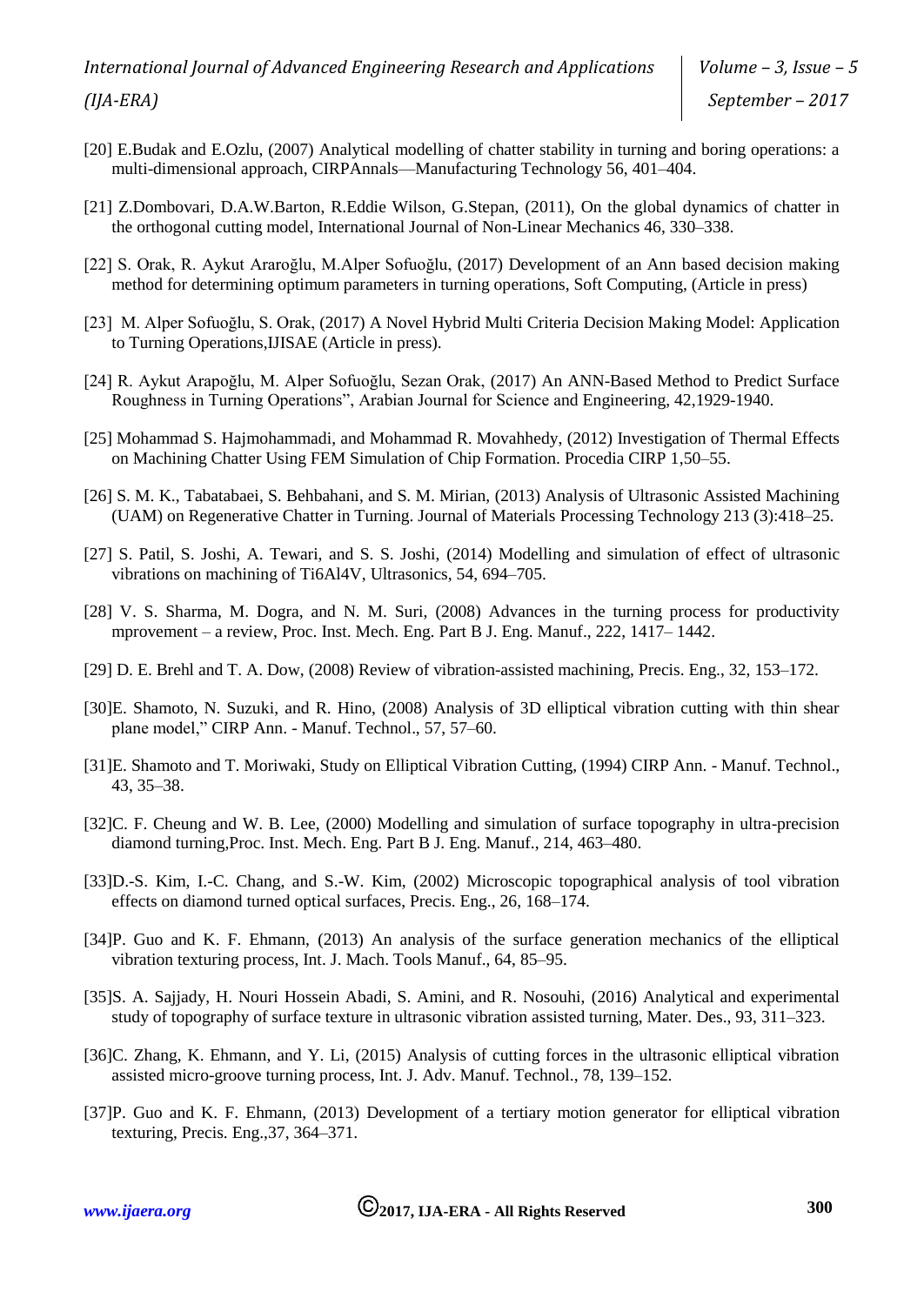- [38]C. Zhang, P. Guo, K. F. Ehmann, and Y. Li, (2016) Effects of ultrasonic vibrations in micro-groove turning, Ultrasonics, 67, 30–40.
- [39]S. Amini, H. N. Hosseinabadi, and S. A. Sajjady, (2016) Experimental study on effect of micro textured surfaces generated by ultrasonic vibration assisted face turning on friction and wear performance, Appl. Surf. Sci., 390, 633–648.
- [40]V. V. Silberschmidt, S. M. A. Mahdy, M. A. Gouda, A. Naseer, A. Maurotto, and A. Roy, (2014) Surface roughness improvement in Ultrasonically Assisted Turning, Procedia CIRP, 13, 49–54.
- [41]X. Zhang, A. Senthil Kumar, M. Rahman, C. Nath, and K. Liu, (2012) An analytical force model for orthogonal elliptical vibration cutting technique, J. Manuf. Process., 14, 378–387.
- [42]X. Zhang, A. S. Kumar, M. Rahman, and K. Liu, (2013) Modeling of the effect of tool edge radius on surface generation in elliptical vibration cutting, Int. J. Adv. Manuf. Technol., 65, 35–42.
- [43]D. Liu, W. L. Cong, Z. J. Pei, and Y. Tang, (2012) A cutting force model for rotary ultrasonic machining of brittle materials, Int. J. Mach. Tools Manuf., 52, 77–84.
- [44]D. Xing, J. Zhang, X. Shen, Y. Zhao, and T. Wang, (2013) Tribological Properties of Ultrasonic Vibration Assisted Milling Aluminium Alloy Surfaces, Procedia CIRP, 6 , 539–544.
- [45]H. Razavi, M. J. Nategh, and A. Abdullah, (2012) Analytical modeling and experimental investigation of ultrasonic-vibration assisted oblique turning, part III: Experimental investigation, Int. J. Mech. Sci., 63,26–36.
- [46]K. Ding, Y. Fu, H. Su, Y. Chen, X. Yu, and G. Ding, (2014) Experimental studies on drilling tool load and machining quality of C/SiC composites in rotary ultrasonic machining, J. Mater. Process. Technol., 214,2900–2907.
- [47]C. Nath, M. Rahman, and S. S. K. Andrew,(2007) A study on ultrasonic vibration cutting of low alloy steel,, J. Mater. Process. Technol.,192–193, 159–165.
- [48]D. Lu, Q. Wang, Y. Wu, J. Cao, and H. Guo, (2015) Fundamental Turning Characteristics of Inconel 718 by Applying Ultrasonic Elliptical Vibration on the Base Plane, Mater. Manuf. Process., 30, 1010–1017.
- [49] R. Muhammad, A. Maurotto, A. Roy, and V. V. Silberschmidt, (2011) Analysis of Forces in Vibro-Impact and Hot Vibro-Impact Turning of Advanced Alloys, Appl. Mech. Mater., 70,315–320.
- [50] S.Gürgen, M. Alper Sofuoğlu, F.Çakır, M.Cemal Kuşhan, S.Orak, (2016) Yenilikçi bir imalat yöntemi: Ultrasonik yardımlı sıcak tornalama, 1st International Conference on Engineering Technology and Applied Science, Afyon,Turkey
- [51] F. Çakır, S. Gürgen, M. Alper Sofuoğlu, M. Cemal Kuşhan, Sezan Orak, (2017) Numerical investigation of hot ultrasonic assisted turning of titanium alloy, 3rd International Conference on Engineering and Natural Sciences, Budapest.
- [52]R. Muhammad, A. Roy, and V. V. Silberschmidt, (2013) Finite Element Modelling of Conventional and Hybrid Oblique Turning Processes of Titanium Alloy, Procedia CIRP, 8, 510–515.
- [53]R. Muhammad, A. Maurotto, A. Roy, and V. V. Silberschmidt, (2012) Hot Ultrasonically Assisted Turning of β-Ti Alloy, Procedia CIRP, 1,336–341.